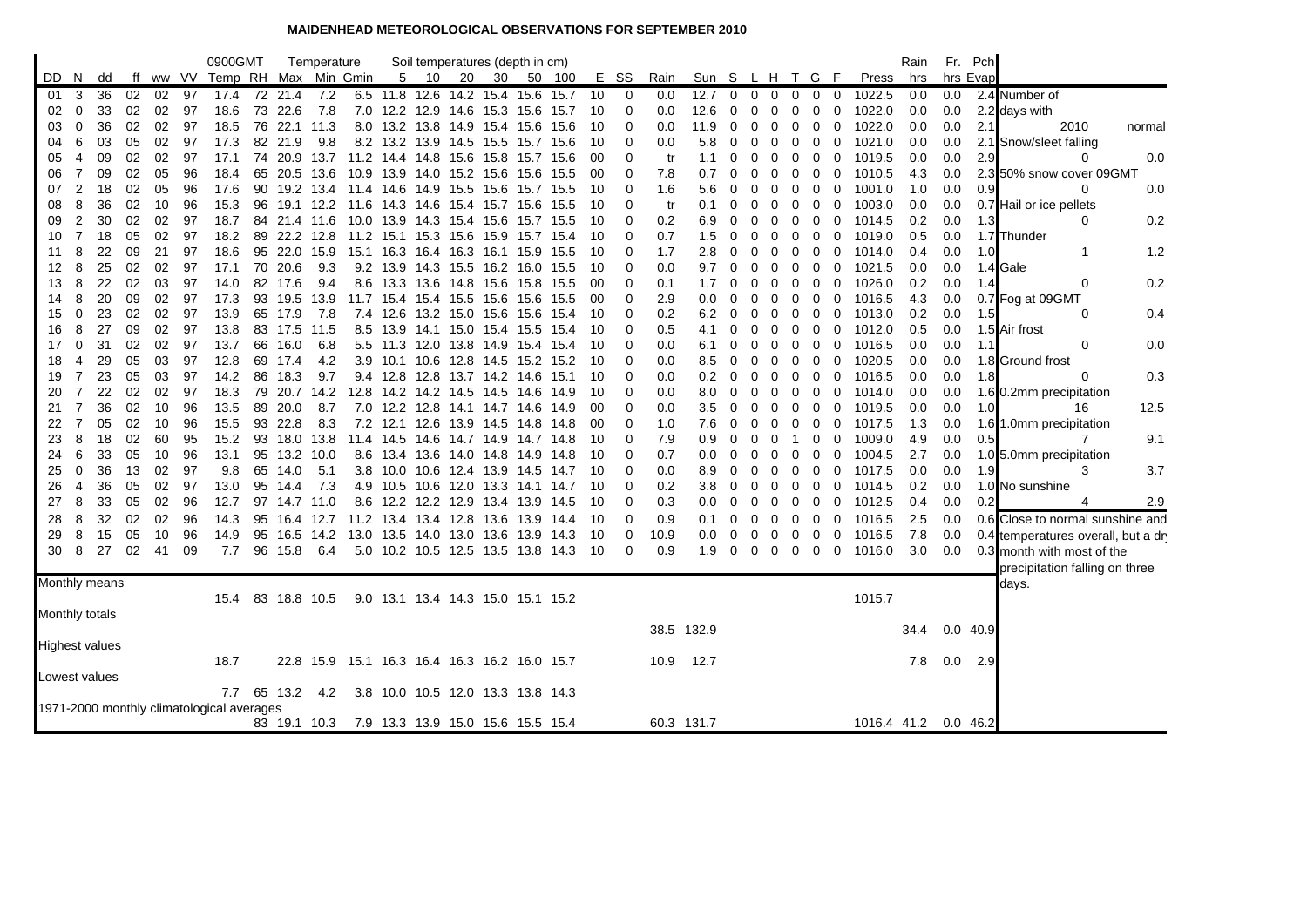| DD: | date |
|-----|------|
|     |      |

| 07GMT observations |  |                      |  |  |  |  |  |  |  |  |  |
|--------------------|--|----------------------|--|--|--|--|--|--|--|--|--|
|                    |  | N cloud cover (oktas |  |  |  |  |  |  |  |  |  |
|                    |  |                      |  |  |  |  |  |  |  |  |  |

|                  | N                                                                                          |                                                                               | cloud cover (oktas, 9=obscured)                        |   |                         |          |                                         | wind direction (degrees/10)           |                                        |  |  |
|------------------|--------------------------------------------------------------------------------------------|-------------------------------------------------------------------------------|--------------------------------------------------------|---|-------------------------|----------|-----------------------------------------|---------------------------------------|----------------------------------------|--|--|
|                  | ff                                                                                         |                                                                               | wind speed (knots)                                     |   |                         |          |                                         |                                       |                                        |  |  |
|                  | <b>WW</b>                                                                                  |                                                                               | present weather code                                   |   |                         |          |                                         |                                       |                                        |  |  |
|                  |                                                                                            |                                                                               | cloud decreasing                                       |   |                         | 20       |                                         | recent drizzle                        |                                        |  |  |
|                  |                                                                                            | 2                                                                             | sky not changing                                       |   |                         | 44       | fog                                     |                                       |                                        |  |  |
|                  |                                                                                            | 3                                                                             | cloud increasing                                       |   |                         | 63       |                                         |                                       | continuojus moderate rain              |  |  |
|                  |                                                                                            | 10                                                                            | mist                                                   |   |                         | 91       |                                         |                                       | light rain after thunderstorm          |  |  |
|                  |                                                                                            | VV visibility (00-50 metres/100, 94 very poor, 95 poor, 96 moderate, 97 good) |                                                        |   |                         |          |                                         |                                       |                                        |  |  |
|                  | Soil temperatures are for 0700GMT beneath bare soil (5, 10, 20cm) or grass (30, 50, 100cm) |                                                                               |                                                        |   |                         |          |                                         |                                       |                                        |  |  |
|                  | 09GMT observations                                                                         |                                                                               |                                                        |   |                         |          |                                         |                                       |                                        |  |  |
|                  | Temp                                                                                       |                                                                               | temperature (degC)                                     |   |                         | RH.      | relative humidity (%)                   |                                       |                                        |  |  |
|                  | Е                                                                                          |                                                                               | state of ground (00 dry, 10 moist, 20 wet, 90 cracked) |   |                         | SS       | snow depth (cm)                         |                                       |                                        |  |  |
|                  | Press                                                                                      |                                                                               | air pressure (mb)                                      |   |                         |          |                                         |                                       |                                        |  |  |
| 24 hour readings |                                                                                            |                                                                               |                                                        |   |                         |          |                                         |                                       |                                        |  |  |
|                  | Max                                                                                        |                                                                               | maximum temperature (degC) beginning 09GMT             |   |                         | Min      | minimum temperature (degC) ending 09GMT |                                       |                                        |  |  |
|                  |                                                                                            | grass minimum temperature (degC) ending 09GMT<br>Gmin                         |                                                        |   |                         | Rain     |                                         | precipitation beginning 09GMT         |                                        |  |  |
|                  | Sun                                                                                        | sunshine (hours) sunrise-sunset                                               |                                                        |   |                         | Rain hrs |                                         | hours of rainfall (>0.1mm/h) 09-09GMT |                                        |  |  |
|                  | Fr. Hrs                                                                                    |                                                                               | hours of air frost (00-24GMT)                          |   |                         |          | Pch Evap                                |                                       | Piche evaporation (ml) beginning 09GMT |  |  |
| Days with        |                                                                                            |                                                                               |                                                        |   |                         |          |                                         |                                       |                                        |  |  |
|                  | S                                                                                          |                                                                               | snow(5) or sleet(1) falling                            |   | 50% snow cover at 09GMT |          |                                         | H                                     | hail or ice pellets                    |  |  |
|                  |                                                                                            |                                                                               | thunder heard                                          | G | gale                    |          |                                         | F                                     | fog at 09GMT                           |  |  |

This information (and data for earlier months) is also available at http://www.met.rdg.a.uk/~brugge